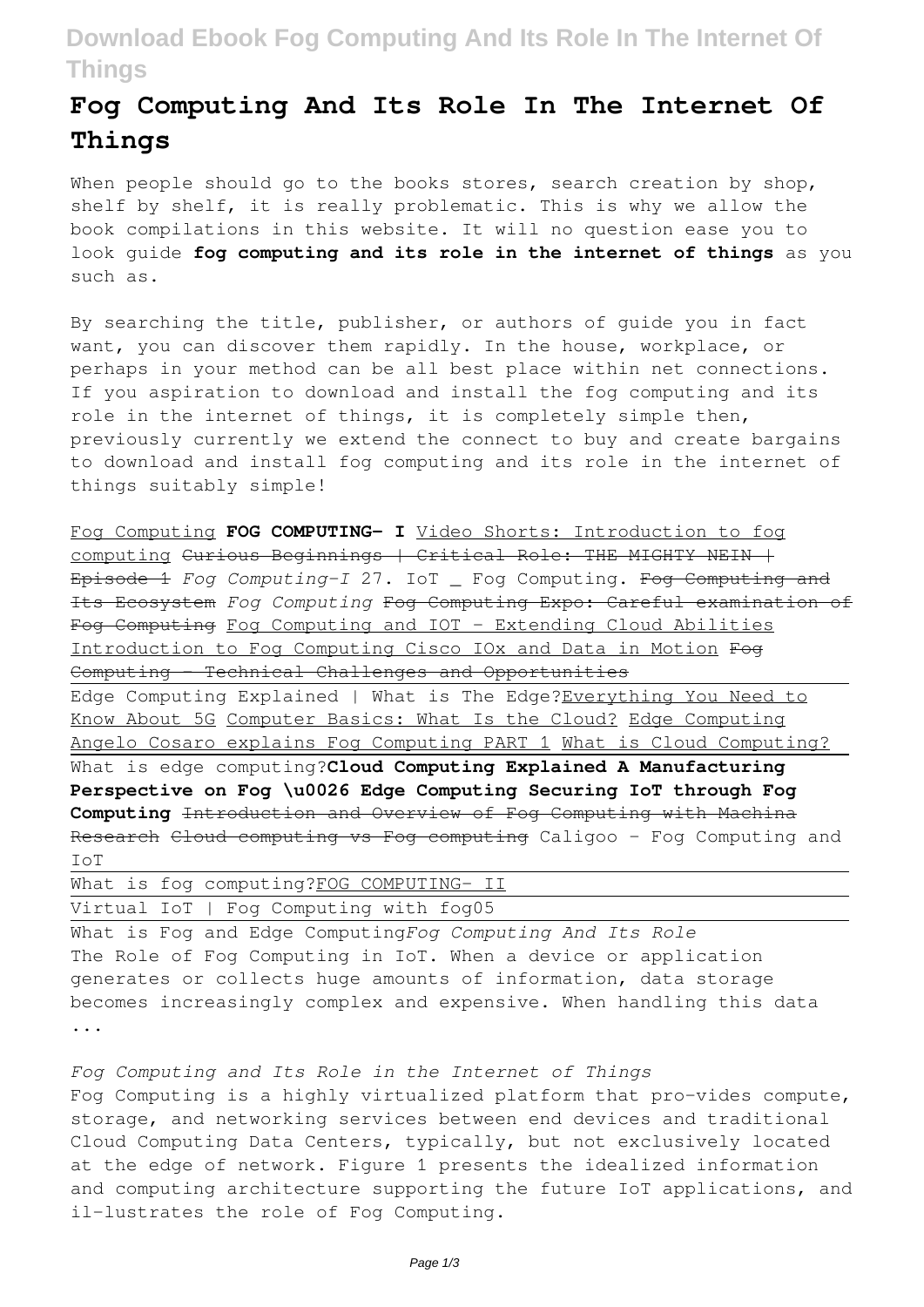## **Download Ebook Fog Computing And Its Role In The Internet Of Things**

*Fog Computing and Its Role in the Internet of Things* Fog computing extends the cloud computing paradigm to the edge of the network, thus enabling a new breed of applications and services. Defining characteristics of the Fog are 1) low latency and location awareness, 2) widespread geographical distribution, 3) mobility, 4) very large number of nodes, 5) predominant role of wireless access, 6) strong presence of streaming and real time applications, and 7) heterogeneity.

*Fog Computing and Its Role in the Internet of Things ...* The Fog computing paradigm is becoming prominent in supporting timesensitive applications that are related to the smart Internet of Things (IoT) services, such as smart city and smart healthcare.

*(PDF) Fog Computing and its Role in the Internet of Things* Fog computing refers to a decentralized computing structure. The resources, including the data and applications, get placed in logical locations between the. Fog computing refers to a decentralized computing structure. The resources, including the data and applications, get placed in logical locations between the.

*The Role Of Fog Computing In The Internet Of Things* Fog computing refers to a decentralized computing structure. The resources, including the data and applications, get placed in logical locations between the data source and the cloud. One of the advantages of fog computing is to keep many users connected to the internet at the same time. In essence, it offers the same network and services that cloud-based solutions provide,

*The Role of Fog Computing in the Internet of Things ...* Fog Computing extends the Cloud Computing paradigm to the edge of the network, thus enabling a new breed of applications and services. Defining characteristics of the Fog are: a) Low latency and location awareness; b) Widespread geographical

*(PDF) Fog Computing and Its Role in the Internet of Things ...* ABSTRACT. Fog Computing extends the Cloud Computing paradigm to the edge of the network, thus enabling a new breed of applications and services. Defining characteristics of the Fog are: a) Low latency and location awareness; b) Wide-spread geographical distribution; c) Mobility; d) Very large number of nodes, e) Predominant role of wireless access, f) Strong presence of streaming and real time applications, g) Heterogeneity.

*Fog computing and its role in the internet of things ...* Fog Computing and Its Role in the Internet of Things. October 30, 2020 ReadWrite. Companies: Essence. GeoG. ICS. Intel. RTI. Unica. Read this on readwrite.com. Help support the best source of IoT news on the web. All The Internet Of Things was created by James Chevalier in 2010. It has remained self-funded since then.